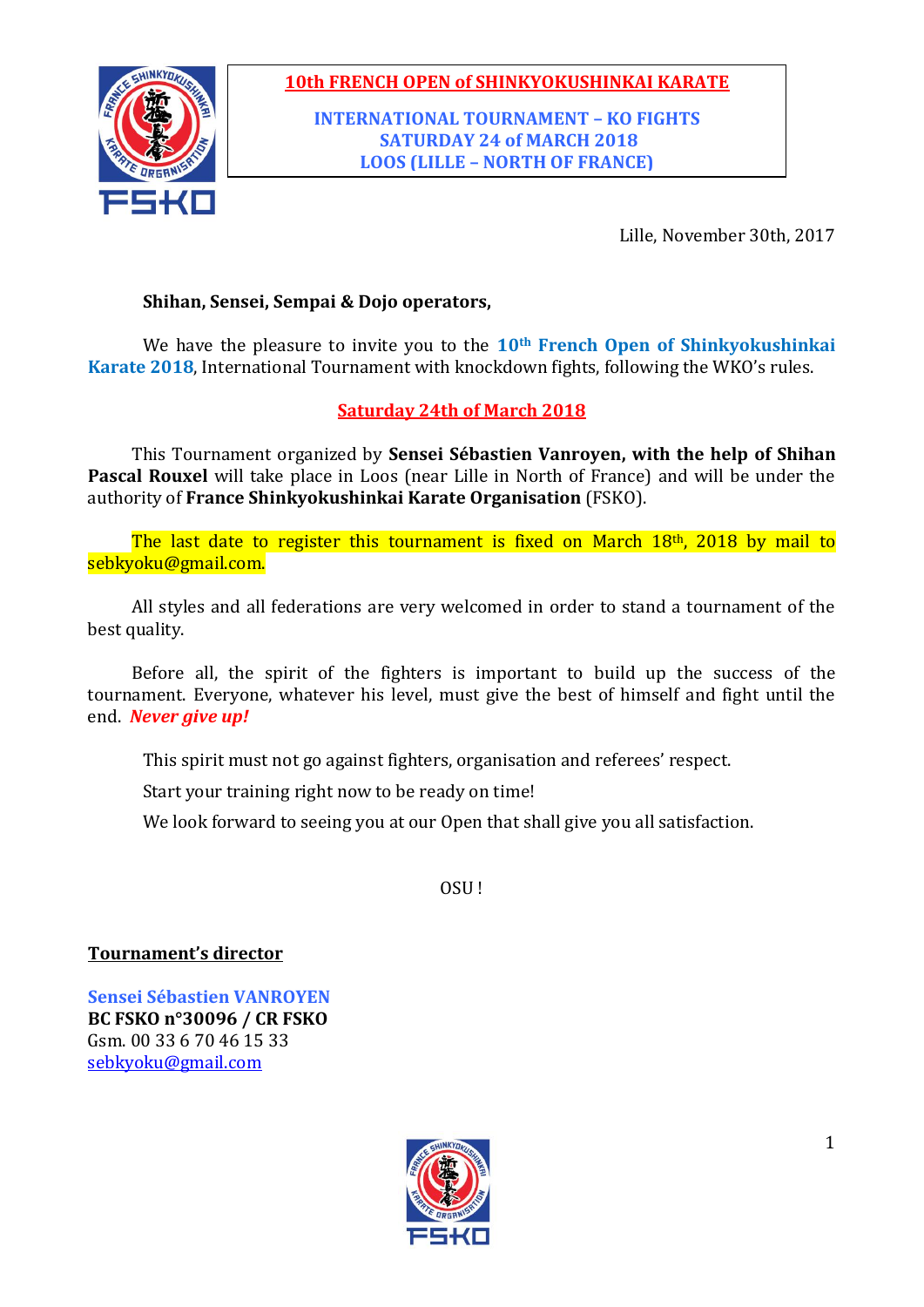

### **INTERNATIONAL TOURNAMENT – KO FIGHTS SATURDAY 24 of MARCH 2018 LOOS (LILLE – NORTH OF FRANCE)**

**Name of the tournament: Xth French Open of Shinkyokushinkai Karate**

Date: Saturday 24<sup>th</sup> of March 2018 : Men and Women (Elite and Novice), Men Seniors Elite (+35 years old)

**Place**: Salle Caby, 230 rue Descartes 59120 Loos (3 km from Lille).

#### **Conditions**:

- $\triangleright$  Competitors must are 18 years old and above at the day of the tournament.
- $\triangleright$  Sport licence or insurance attestation.
- $\triangleright$  Doctor's certificate from September 1st, 2017 or later, which certifies your ability to fight karate in a knock down competition.
- $\triangleright$  For women, a doctor's certificate of no pregnancy at the date of the tournament is required.
- Authorisation of pictures and discharge will be fill out on the spot.
- $\triangleright$  Discharge to be completed on site.

#### **Categories**

| <b>WOMEN ELITE &amp; NOVICES:</b> | Lightweight<br>Middleweight<br>Heavyweight                      | less than 60<br>less than 65<br>65 kg and above                 |
|-----------------------------------|-----------------------------------------------------------------|-----------------------------------------------------------------|
| <b>MEN ELITE &amp; NOVICES:</b>   | Lightweight<br>Middleweight<br>Heavyweight<br>Super heavyweight | less than 65<br>less than 75<br>less than 85<br>85 kg and above |
| <b>SENIOR MEN ELITE:</b>          | Open Weight 35 years old and above                              |                                                                 |

CAREFUL: Novice category is reserved to inexperienced or little experienced fighters. Are off from this category:

- $\triangleright$  Competitors who were placed in the top 3 in a national senior tournament
- $\triangleright$  Competitors who are used to compete in international championships
- $\triangleright$  Competitors who were finalist in an Open Novice Tournament
- $\triangleright$  Shodan competitors (black belt) whatever the style

#### **General Rules**

This tournament will obey to the Shinkyokushinkai international rules established by the World Karate Organisation Shinkyokushinkai with the following specificities:

- White karate-Gi
- $\triangleright$  Groin protection is compulsory for all competitors
- $\triangleright$  Shin and instep pads are forbidden included women but except novices.
- $\triangleright$  Bra protection for women (cups only) is compulsory breastplate is forbidden.
- $\triangleright$  Teeth protections are accepted
- $\triangleright$  No bandage accepted before the 1st round, accepted for the 2<sup>nd</sup> round with the signature of the tournament's doctor

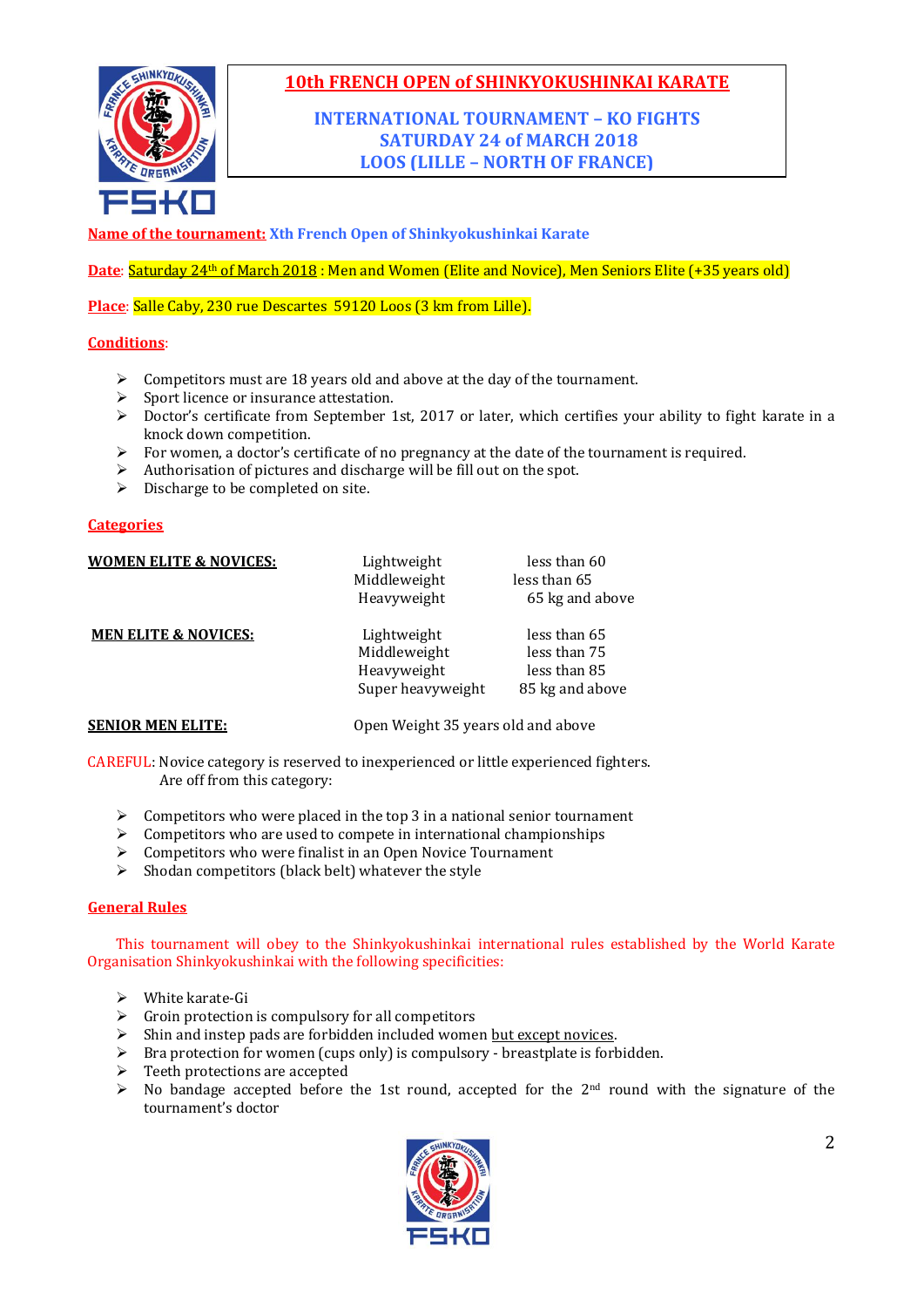

**INTERNATIONAL TOURNAMENT – KO FIGHTS SATURDAY 24 of MARCH 2018 LOOS (LILLE – NORTH OF FRANCE)**

**Expenses of registration by candidate: 12 €** - and should be paid on spot during the registration in cash (Euros only) or by bank transfer (doc in attached).

### **Fighting times**

- **Fighting times for novices**:
	- o Until ¼ final included: 3 min. decision / 2 min. ENCHOSEN (compulsory decision) *(so maximum 3 + 2 min = 5 min.)*
	- o 1/2 finals and finals: 3 min. decision / 2 min. decision / Scale / 2 min. ENCHOSEN (compulsory decision) *(So maximum 3 min + 2 min + 2 min = 7 min)*
- **Fighting times for elites** :
	- o Until ¼ final included: 3 min. decision / 2 min. Scale / 2 min. ENCHOSEN (compulsory decision) *(maximum 7 min)*
	- $\circ$  1/<sub>2</sub> finals and finals: 3 min. decision / 2 min. decision / 2 min. decision / Scale / 2 min. -ENCHOSEN (compulsory decision) *(So maximum 9 min.)*
- **Fighting times for Senior** :
	- o 2 min decision / 2 min decision / Scale / 2 min ENCHOSEN (compulsory decision) *(so maximum 2 min + 2 min + 2 min = 6 min)*

*Each fighter will be asked to finish his fight as soon as possible in order to avoid being injured in long fights.*

#### **Scale rules**

| Men:    | 5 kg difference for Lightweight, Middleweights, Heavyweights      |
|---------|-------------------------------------------------------------------|
|         | & 10 kg difference in Superheavyweights                           |
| Women:  | 4 kg difference in lightweight and 8 kg difference in Heavyweight |
| Senior: | 10 kg difference                                                  |

**Judges & Referees:** Each participating dojo will try to bring with, a Judge or a Referee (see application form). The organisation will provide meals for Judges and Referees.

**Coaches :** The coaches will be of a maximum of 2 per dojo and will be obliged to wear jogging and a training shoes. Coaches are required to show a good behaviour, etiquette and courtesy to the Referee staff and the organizers.

#### **SCHEDULE**

- Opening of doors at 11:00
- OPENING CEREMONY at 13:00
- Beginning of fights at 13:30 to 1/8 finales included
- Break 30 minutes
- Fights ¼ et ½ finales
- Break 45 minutes
- Finales
- Awards ceremony
- End of the day around 20:00